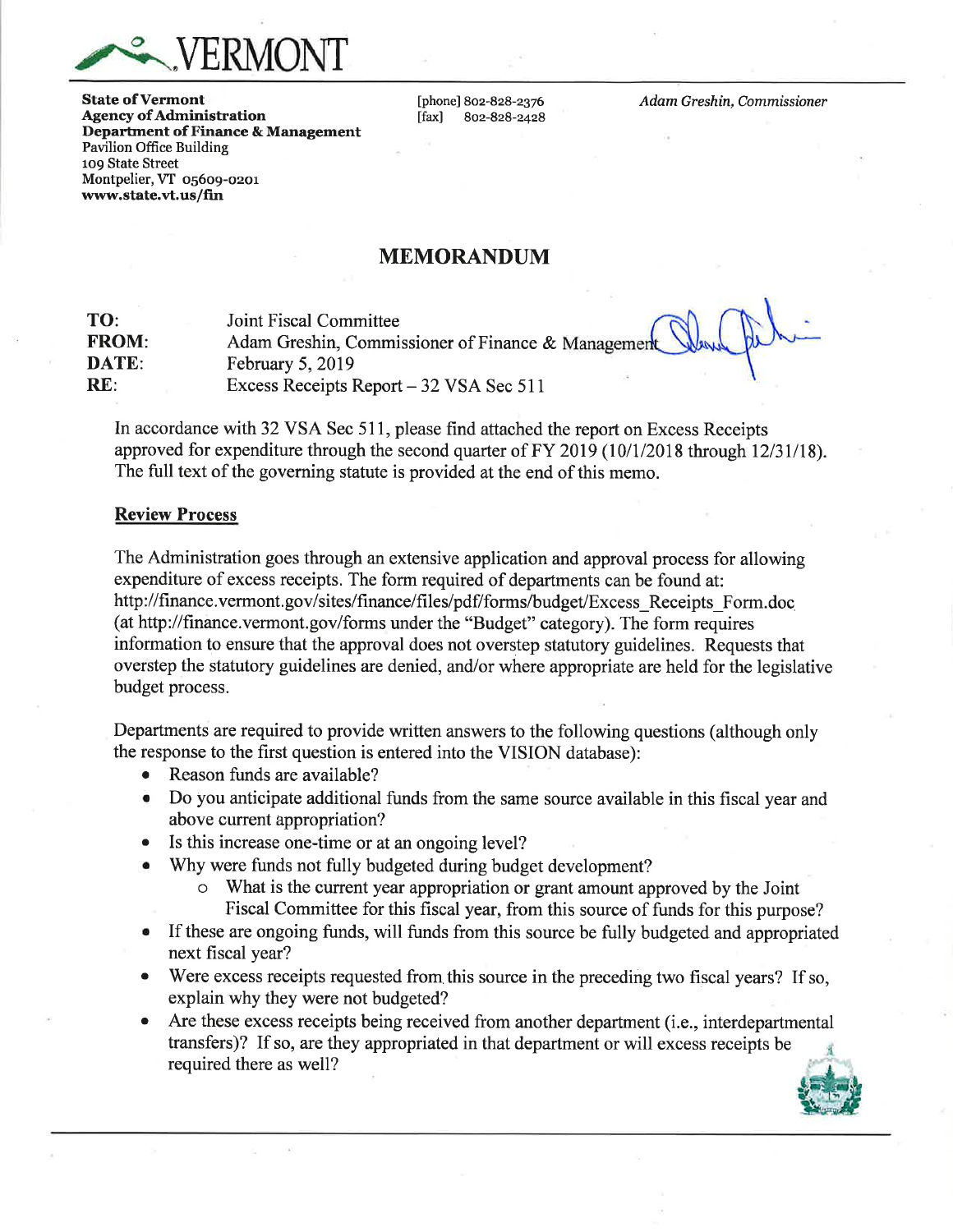- o Relationship, if any, to the Budget Adjustment Act?
- Can excess receipts be used to reduce the expenditure of State funds?
- Will excess receipts establish or increase the scope of a program, committing the State at any time to expend State funds? [The form notes that in such instances, legislative approval is required.]
- o What specifically will excess receipts be used for? What is the impact on programs if this excess receipt request is not approved?
- o Are any of the excess receipts to be used for your department's administrative, staff or operating expenses? If so, explain.
- Is there any matching fund requirement due to excess receipts? If so, where is the match found in your budget?
- If excess receipts are earned federal receipts, is excess receipt being spent in the same (federal) program where the excess receipts are earned? If not, explain.
- o Has the excess receipt been received and deposited? If no, what date are funds expected?
- If approved, when will the expenditure of this excess receipt first occur?

The VISION entry normally includes only the response to the first question - why are additional receipts available? However, for any individual Excess Receipt Request, we can provide the full paper copy of the form, listing all the department's responses.

# **Broad Categories of Excess Receipt Requests**

Requests for expenditure of excess receipts generally fall into several broad categories:

Interdepartmental Transfers: It is not uncommon for one State department ("Department A") to purchase services from another State department ("Department B"). In that instance, Department A budgets these expenditures just as they would any other type of expenditure: by type of expenditure and by the source of revenue that will fund these expenditures. Department B also budgets these expenditures, and identifies the source of revenue as "interdepartmental transfers." This process results in a small amount of "double-booking" of spending authority but ensures that both departments have the necessary spending authority. In many cases, at the time of budget development, Department A has not yet decided from where to purchase the services in question, so Department B does not budget the interdepartmental transfer revenues. When Department A moves forward to contract for services with Department B after the budget has closed, then Department B must request an Excess Receipts approval for the additional spending authority to perform the services.

Federal Funds: Departments estimate their likely federal receipts in the fall for the upcoming budget year, meaning the estimate is as much as nine-months old at the start of the budget year, and another 12 months older by the end of the budgeted fiscal year. As a result, more recent developments may mean that the budgeted federal spending authority is insufhcient, either because the current federal award for an existing grant has been increased, or there is spending authority from grants from earlier federal fiscal years that can be used in the current year. Additionally, extraordinary events – such as the federal American Recovery and Reinvestment Act (ARRA) or federal aid to Vermont due to Tropical Storm Irene – may cause large – and unanticipated -- spikes in federal receipts.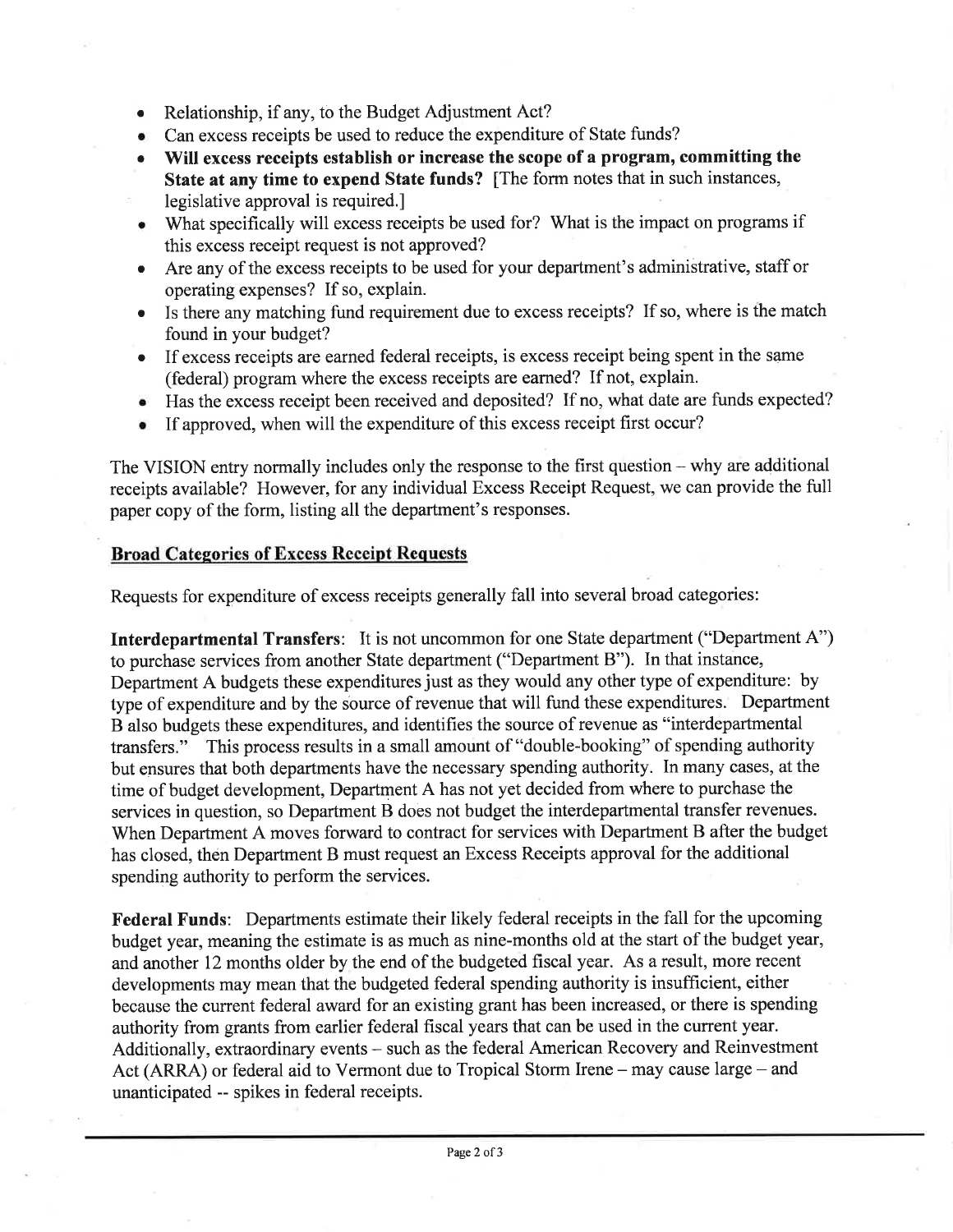Other: There are over 200 different special funds created under State law, in which are deposited fees, user charges, penalties, specified taxes, etc. Departments estimate how much they will collect each year for each of these special funds, and base their spending plans accordingly. However, for the same reasons noted above, the actual collections for these revenues may be higher than the original budget. Excess receipts may also be used in an instance where prior-year special fund spending authority was not utilized and needs to be created again in the subsequent year (similar to a carry-forward). It should be noted that in addition to the restrictions in the excess receipts statute, each special fund has its own statutory restrictions that prevent the funds being used for other than their intended purposes and programs.

### Attached Report:

The attached report is a cumulative list of approved excess receipt requests for the first quarter of the current fiscal year. It includes ALL the data entered in VISION for that transaction, including:

- $\bullet$  Agency/Department name
- $\bullet$  Appropriation name and "DeptID"
- Transaction date
- Fund source name and fund number<br>• Amount
- Amount
- r Comments in response to question: "Why are funds available?" (VISION allows for <sup>a</sup> limited number of characters per cell entry.)

The data are sorted into the three broad categories of requests discussed above.

## Governing Statute:

## 32 V.S.A. § 511. EXCESS RECEIPTS

If any receipts including federal receipts exceed the appropriated amounts, the receipts may be allocated and expended on the approval of the commissioner of finance and management. If, however, the expenditure of those receipts will establish or increase the scope of the program, which establishment or increase will at any time commit the state to the expenditure of state funds, they may only be expended upon the approval of the legislature. Excess federal receipts, whenever possible, shall be utilized to reduce the expenditure of state funds. The commissioner offinance and management shall report to the joint fiscal committee quarterly with a cumulative list and explanation of the allocation and expenditure of such excess receipts.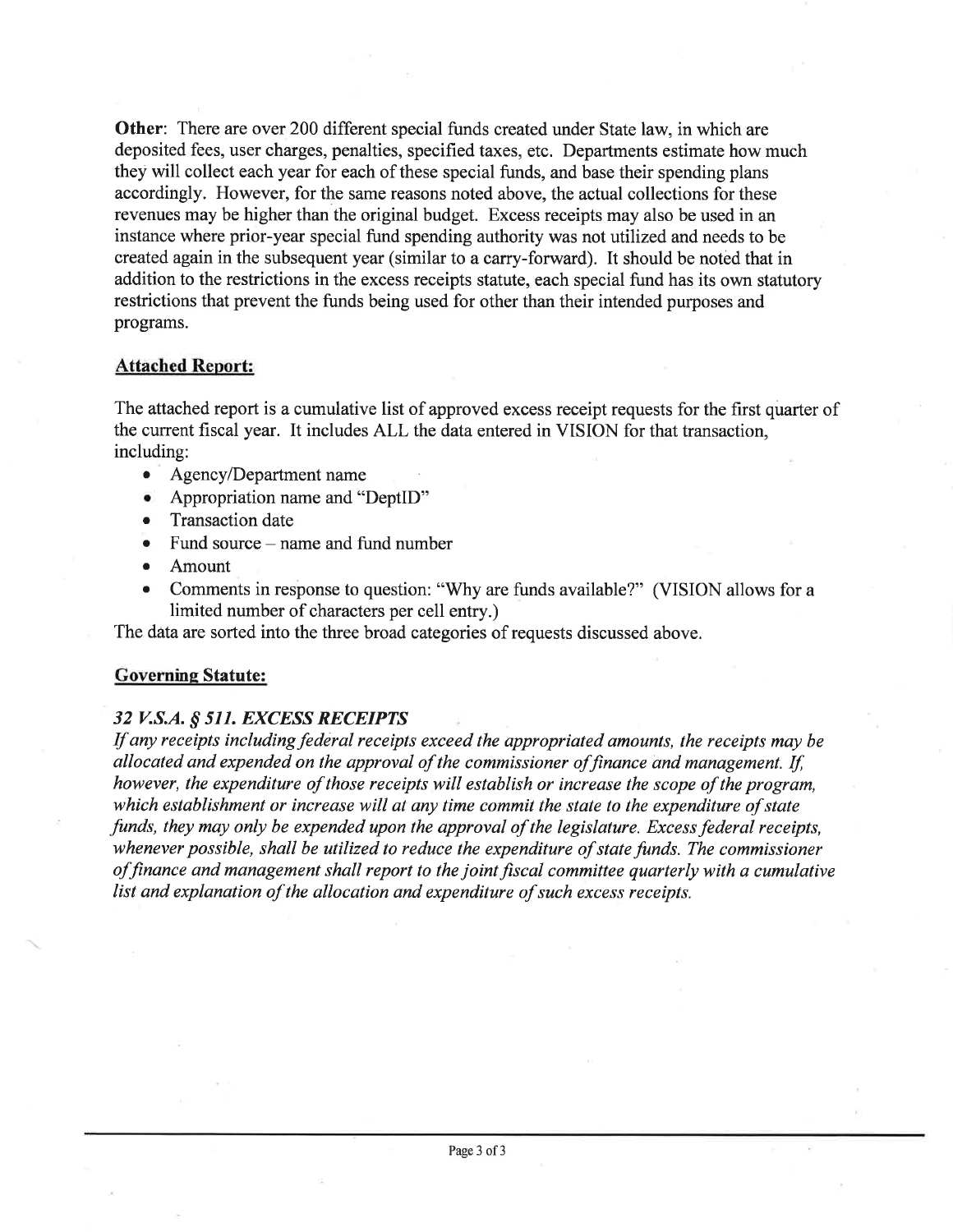| <b>Agency/Dept Name</b>                                           | Appropriation Name Appropriatio Date    | n Deptid   |  | Fund | <b>Fund Name</b>                                   | Amount  | <b>Comments</b>                                                                                                                                                                                                                                            |  |  |
|-------------------------------------------------------------------|-----------------------------------------|------------|--|------|----------------------------------------------------|---------|------------------------------------------------------------------------------------------------------------------------------------------------------------------------------------------------------------------------------------------------------------|--|--|
| Green Mountain Care<br>Board                                      | Green Mountain Care 3330010000<br>Board |            |  |      | 10/17/2018 22005 Federal Revenue Fund              | 70,000  | GMCB anticipated drawing more Federal Cycle IV<br>grant funds than anticipated before the grant<br>closes in FY19                                                                                                                                          |  |  |
| Subtotal Federal Funds (Including "Regular" ARRA) Excess Receipts |                                         |            |  |      |                                                    | 70,000  |                                                                                                                                                                                                                                                            |  |  |
| DLL - Div of Liquor Control DLC - Enforcement & 2300002000        | Licensing                               |            |  |      | 12/4/2018 21500 Inter-Unit Transfers Fund          |         | 42,938 Grant funds received in FY2017, not all spent,<br>program to continue through FY2019.                                                                                                                                                               |  |  |
| Tourism & Marketing                                               | Dept. of Tourism &<br>Marketing         |            |  |      | 10/2/2018 21500 Inter-Unit Transfers Fund          |         | 4.586 FY19 MOU Agreement. AOT transferred funds for<br>its contribution to CISION contract.                                                                                                                                                                |  |  |
| <b>Transportation Agency</b>                                      | Finance &<br>Administration Div         |            |  |      | 12/21/2018 21500 Inter-Unit Transfers Fund         | 250,000 | Expenditures related to fire event at National Life<br>will be reimbursed by insurance reserve funds.                                                                                                                                                      |  |  |
| <b>Public Transit</b><br><b>Transportation Agency</b>             |                                         | 8100005700 |  |      | 11/15/2018 21500 Inter-Unit Transfers Fund         |         | 4.487 Funds are available from Grant Agreement<br>(GR1255) between AOT (Public Transit Section)<br>and Rural Community Transportation, Inc See<br>MOU between VTRANS and Vt Agency of Human<br>Resources.                                                  |  |  |
| Subtotal Interdepartmental Transfers                              |                                         |            |  |      |                                                    | 614,660 |                                                                                                                                                                                                                                                            |  |  |
| Finance & Management                                              | Vt Council on the Arts 1110013000       |            |  |      | 12/3/2018 21445 Art Acquisition Fund               | 25,000  | Funds rec'd into the Acquisition of Art in State<br>Buildings special fund for Vermont Arts Council to<br>acquire are on behalf of the state. The Vermont<br>Arts Council must request distribution directly from<br>the Dept of Finance & Management.     |  |  |
| Environmental<br>Conservation                                     | Air & Waste<br><b>Management Approp</b> | 6140030000 |  |      | 11/29/2018 21275 Environmental Contingency<br>Fund | 750,000 | Court ordered settlement between St Gobain &<br>SOV for the cleanup of PFOA contamination in<br>Bennington & N. Bennington. Orig ERR submitted<br>in FY18 but work was not completed in FY18. This<br>ERR to establish spending for FY19.                  |  |  |
| <b>Financial Regulation</b>                                       | <b>Securities Division</b>              | 2210031000 |  |      | 11/7/2018 21906 Financial Services<br>Education    | 50,000  | Over the last 12 years funds have been deposited<br>into this special fund per 9 VSA 5601(d) and (e).<br>Donations have come from financial services<br>entities.                                                                                          |  |  |
| <b>Housing &amp; Comm</b><br>Development                          | Housing &<br>Community<br>Developmnt    | 7110010000 |  |      | 12/14/2018 21054 Misc Fines & Penalties            | 101,857 | Cash balance in fund 21054, Misc Fines &<br>Penalties for various earmarked projects                                                                                                                                                                       |  |  |
| Libraries                                                         | Department of<br>Libraries              | 1130030000 |  |      | 11/6/2018 21870 Misc Special Revenue               | 80,000  | <b>OneClick Digital Program and Movie License</b><br>Program made available to public libraries/schools<br>which are provided using a fee structure based on<br>circulation. Participating libraries and schools pay<br>100% of the cost for the services. |  |  |

 $\epsilon$